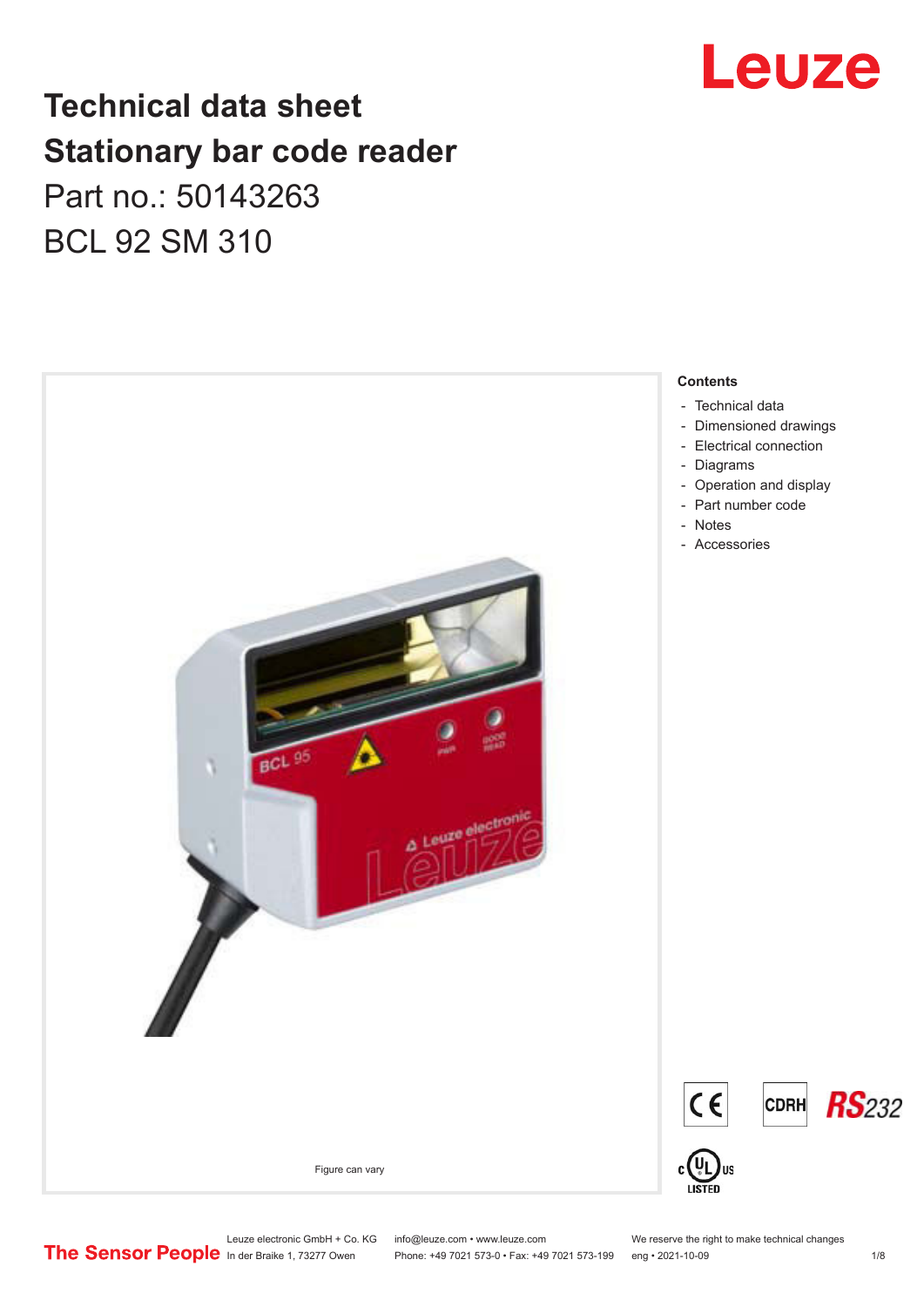### <span id="page-1-0"></span>**Technical data**

| <b>Basic data</b>                               |                                                             |
|-------------------------------------------------|-------------------------------------------------------------|
| <b>Series</b>                                   | <b>BCL 92</b>                                               |
| <b>Functions</b>                                |                                                             |
| <b>Functions</b>                                | Alignment mode                                              |
|                                                 | AutoConfig                                                  |
|                                                 | 1/O                                                         |
|                                                 | <b>LED</b> indicator                                        |
|                                                 | Multiple read                                               |
|                                                 | Output format selectable                                    |
|                                                 | Reading gate control                                        |
|                                                 | Reference code comparison                                   |
|                                                 |                                                             |
| <b>Read data</b>                                |                                                             |
| Code types, readable                            | 2/5 Interleaved                                             |
|                                                 | Codabar                                                     |
|                                                 | Code 128                                                    |
|                                                 | Code 32                                                     |
|                                                 | Code 39                                                     |
|                                                 | Code 93                                                     |
|                                                 | <b>EAN 128</b>                                              |
|                                                 | <b>EAN 8/13</b>                                             |
|                                                 | <b>EAN Addendum</b>                                         |
|                                                 | <b>EAN/UPC</b>                                              |
|                                                 | Pharmacode (available upon consulta-<br>tion)               |
|                                                 | UPC-A                                                       |
|                                                 | UPC-E                                                       |
| Scanning rate, typical                          | 600 scans/s                                                 |
| <b>Optical data</b>                             |                                                             |
| <b>Reading distance</b>                         | 25  260 mm                                                  |
| <b>Light source</b>                             | Laser, Red                                                  |
| Wavelength                                      | 655 nm                                                      |
| Laser class                                     | 1, in accordance with IEC 60825-1:2014<br>(EN 60825-1:2014) |
| Transmitted-signal shape                        | Continuous                                                  |
| Usable opening angle (reading field<br>opening) | 66°                                                         |
| Modulus size                                    | $0.1650.5$ mm                                               |
| <b>Reading method</b>                           | Line scanner                                                |
| <b>Scanning rate</b>                            | 600 scans/s                                                 |
| <b>Beam deflection</b>                          | Via rotating polygon wheel                                  |
| Light beam exit                                 | Lateral                                                     |
| <b>Electrical data</b>                          |                                                             |
| Protective circuit                              | Short circuit protected                                     |
| Performance data                                |                                                             |
| Supply voltage $U_{B}$                          | 10  30 V, DC                                                |
| Current consumption, max.                       | 250 mA                                                      |
|                                                 |                                                             |
| <b>Inputs</b>                                   |                                                             |
| Number of digital switching inputs              | 2 Piece(s)                                                  |
|                                                 |                                                             |
| <b>Switching inputs</b>                         |                                                             |

**Voltage type** DC **Switching voltage** 12 ... 30 V DC +

#### **Switching outputs Voltage type** DC **Switching voltage** 10 ... 30V DC, 20mA **Switching output 1 Switching element** Transistor, NPN **Function** configurable **Switching output 2 Switching element** Transistor, NPN **Interface Type** RS 232 **RS 232 Function** Process **Transmission speed** 4,800 ... 57,600 Bd **Data format** Adjustable **Start bit** 1 **Data bit** 7,8 **Stop bit** 1.2 **Parity** Adjustable **Transmission protocol** Adjustable **Data encoding** ASCII HEX **Service interface Type** RS 232 **RS 232 Function** Service **Connection Number of connections** 1 Piece(s) **Connection 1** Data interface Signal IN Signal OUT Voltage supply **Type of connection** Cable with Sub-D **Cable length** 3,000 mm **Sheathing material** PVC **Cable color** Black **Wire cross section** 0.095 mm<sup>2</sup> **Type** Male

Leuze

#### **Mechanical data**

**No. of pins** 15 -pin

| Design                   | Cubic                     |
|--------------------------|---------------------------|
| Dimension (W x H x L)    | 62 mm x 23.8 mm x 43.5 mm |
| <b>Housing material</b>  | Metal                     |
| <b>Metal housing</b>     | Diecast zinc              |
| Lens cover material      | Glass                     |
| Net weight               | 210q                      |
| <b>Housing color</b>     | Red                       |
|                          | Silver                    |
| <b>Type of fastening</b> | <b>Fastening thread</b>   |

**Outputs**

**Number of digital switching outputs** 2 Piece(s)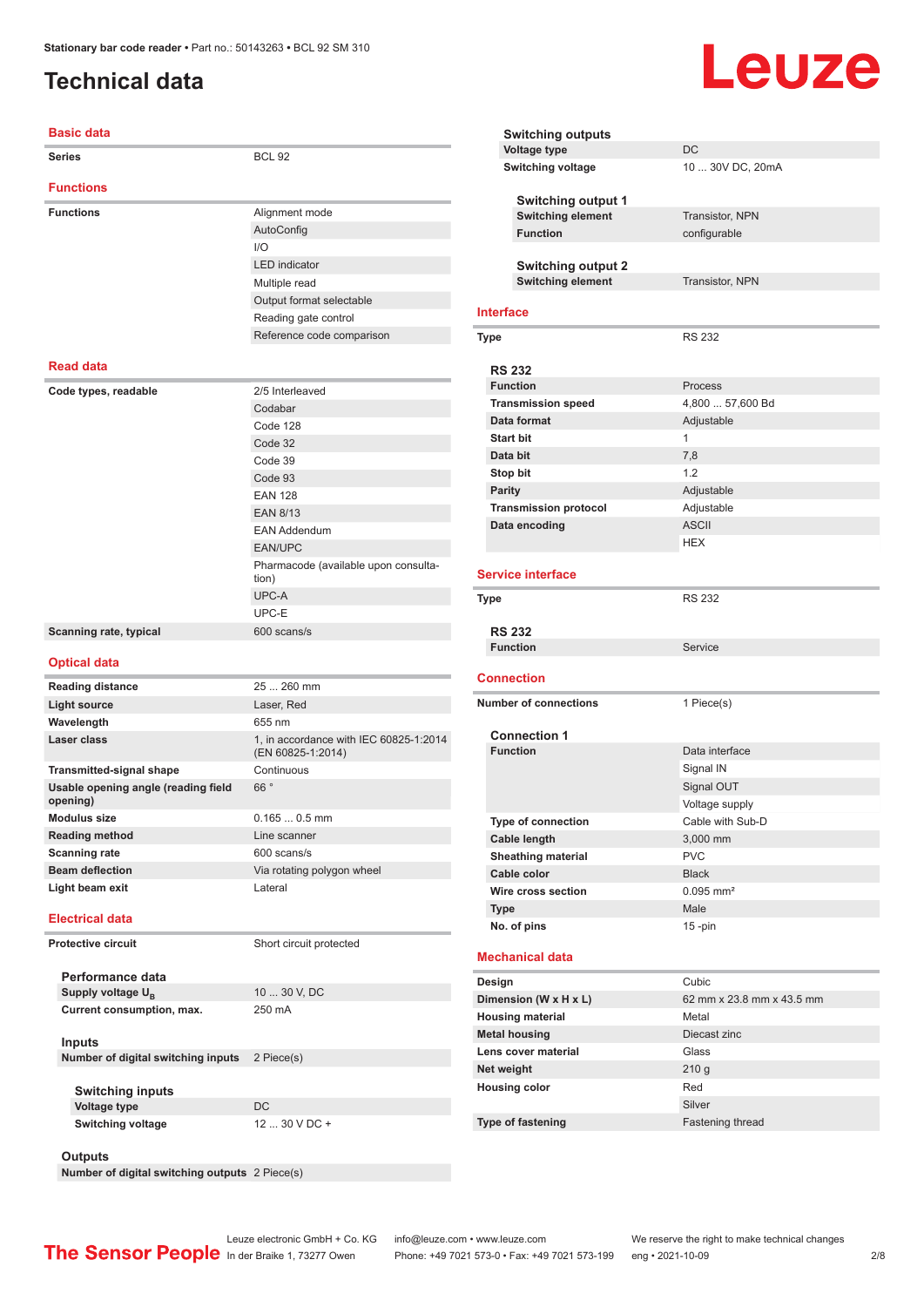### **Technical data**

# Leuze

#### **Operation and display**

| Type of display           | I FD       |
|---------------------------|------------|
| <b>Number of LEDs</b>     | 2 Piece(s) |
| <b>Environmental data</b> |            |

| Ambient temperature, operation     | 540 °C             |
|------------------------------------|--------------------|
| Ambient temperature, storage       | $-2060 °C$         |
| Relative humidity (non-condensing) | $090\%$            |
| Extraneous light protection, max.  | $2.000 \text{ lx}$ |

#### **Certifications**

| Degree of protection                                        | IP 54                                                |
|-------------------------------------------------------------|------------------------------------------------------|
| <b>Protection class</b>                                     | Ш                                                    |
| <b>Certifications</b>                                       | c UL US                                              |
| Test procedure for EMC in accordance EN 61326-1:2013-01     |                                                      |
| with standard                                               | FCC 15-CFR 47 Part 15 (09-07-2015)<br>Limits Class B |
| Test procedure for shock in<br>accordance with standard     | IEC 60068-2-27, test Ea                              |
| Test procedure for vibration in<br>accordance with standard | IEC 60068-2-6, test Fc                               |

#### **Classification**

| <b>Customs tariff number</b> | 84719000 |
|------------------------------|----------|
| eCl@ss 5.1.4                 | 27280102 |
| eCl@ss 8.0                   | 27280102 |
| eCl@ss 9.0                   | 27280102 |
| eCl@ss 10.0                  | 27280102 |
| eCl@ss 11.0                  | 27280102 |
| <b>ETIM 5.0</b>              | EC002550 |
| <b>ETIM 6.0</b>              | EC002550 |
| <b>ETIM 7.0</b>              | EC002550 |
|                              |          |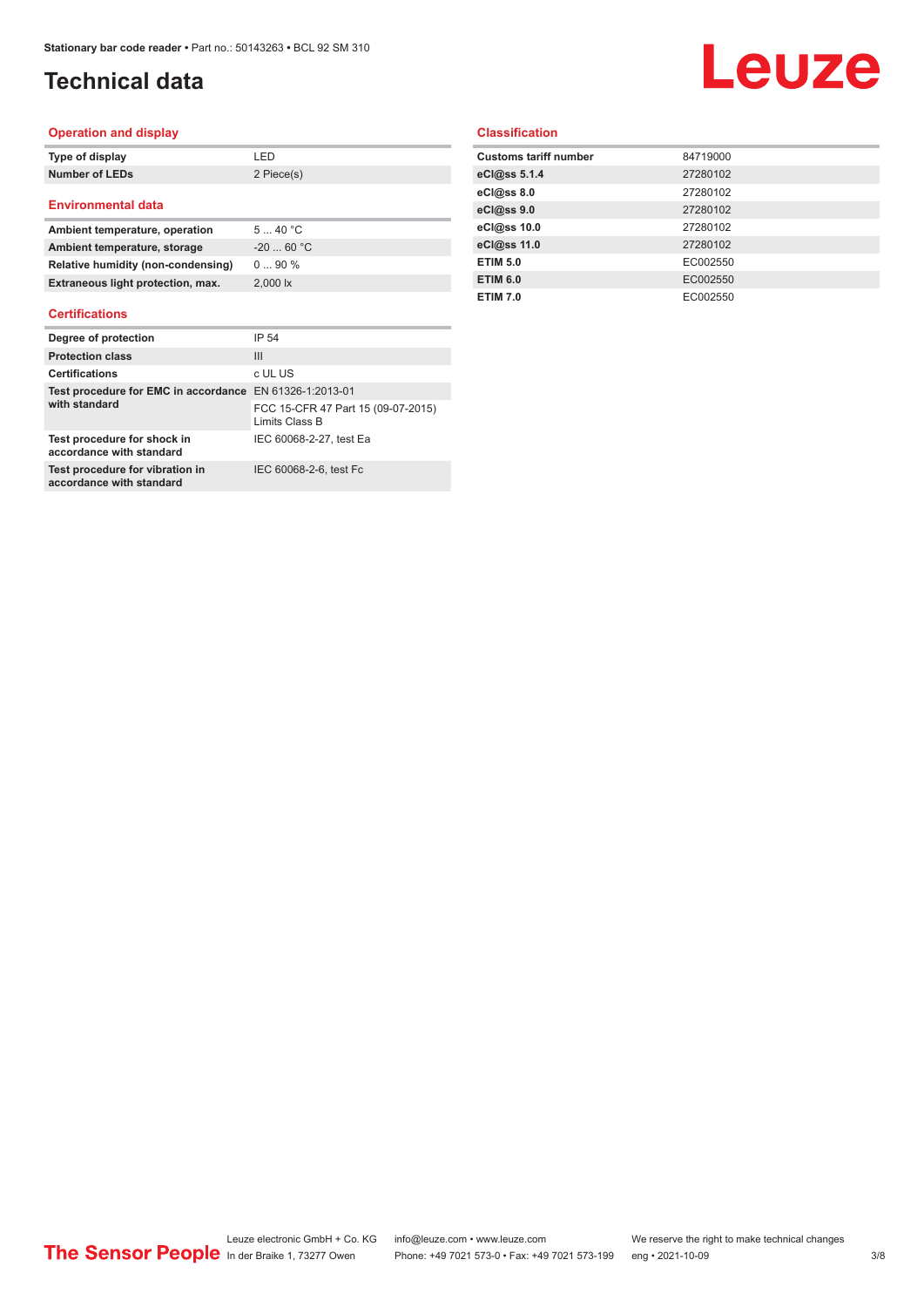### <span id="page-3-0"></span>**Dimensioned drawings**

All dimensions in millimeters





- A Laser beam B1 Decode LED
- B2 Status LED
- NOTE For exact positioning of the laser beam in the application, the scanner must be aligned.

### **Electrical connection**

**Connection 1**

| <b>Function</b>           | Data interface          |
|---------------------------|-------------------------|
|                           | Signal IN               |
|                           | Signal OUT              |
|                           | Voltage supply          |
| Type of connection        | Cable with Sub-D        |
| Cable length              | 3,000 mm                |
| <b>Sheathing material</b> | <b>PVC</b>              |
| Cable color               | <b>Black</b>            |
| Wire cross section        | $0.095$ mm <sup>2</sup> |
| <b>Type</b>               | Male                    |
| No. of pins               | $15 - pin$              |
| <b>Connector housing</b>  | <b>FE/SHIELD</b>        |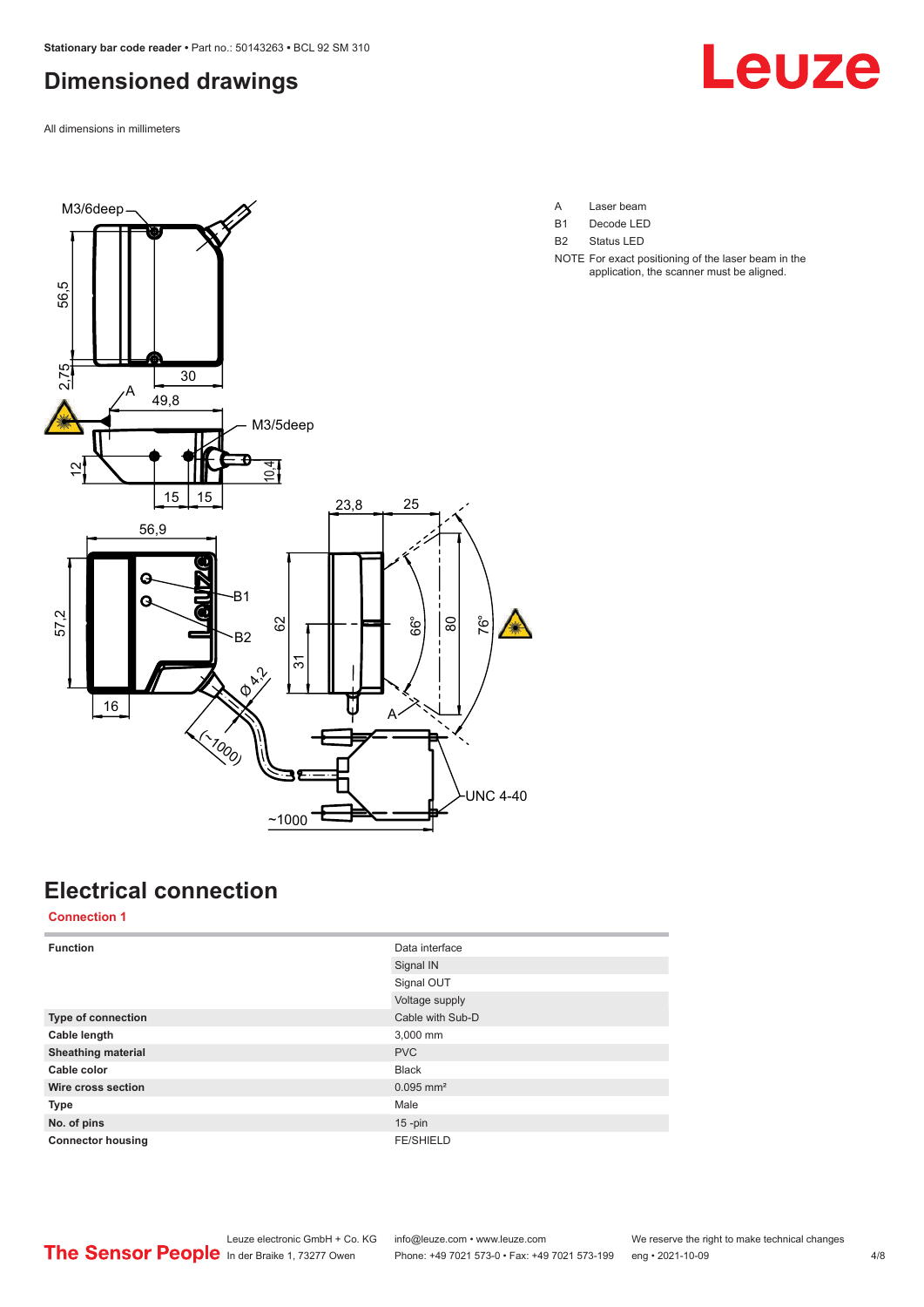### **Electrical connection**

| Pin            | <b>Pin assignment</b> |
|----------------|-----------------------|
| 1              | Res.                  |
| $\overline{2}$ | SWIN <sub>1</sub>     |
| 3              | Res.                  |
| $\overline{4}$ | Res.                  |
| 5              | Res.                  |
| 6              | SWOUT <sub>2</sub>    |
| $\overline{7}$ | Res.                  |
| 8              | <b>VIN</b>            |
| 9              | SWIN <sub>2</sub>     |
| 10             | SWOUT 1               |
| 11             | <b>RXD</b>            |
| 12             | <b>TXD</b>            |
| 13             | Res.                  |
| 14             | Res.                  |
| 15             | <b>GNDIN</b>          |
|                |                       |



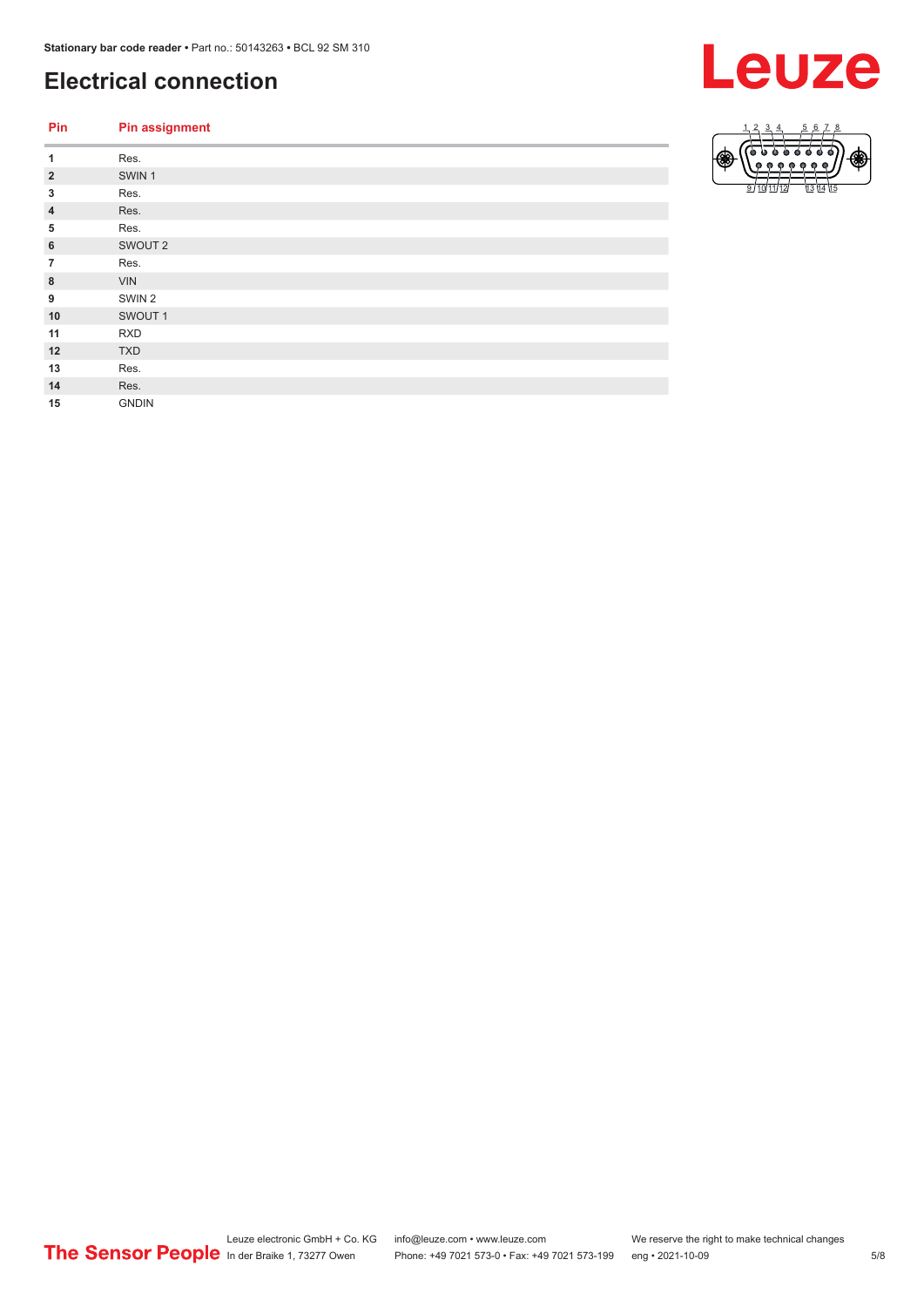#### <span id="page-5-0"></span>**Diagrams**

#### Reading field curve



x Reading field distance [mm]

y Reading field width [mm]

- 1 Resolution M = 0.165 mm (code type: Code 128) 2 Resolution M = 0.2 mm (code type: Code 128)
- 3 Resolution M = 0.3 mm (code type: 2/5
	- Interleaved)
- 4 Resolution M = 0.5 mm (code type: 2/5 Interleaved)

### **Operation and display**

| <b>LED</b>  |                            | <b>Display</b>           | <b>Meaning</b>           |
|-------------|----------------------------|--------------------------|--------------------------|
|             | <b>PWR</b>                 | Green, flashing          | Initialization           |
|             |                            | Green, continuous light  | Operational readiness    |
|             |                            | Red, flashing            | Warnings                 |
|             |                            | Red, continuous light    | Error                    |
|             |                            | Orange, flashing         | Service operation active |
| $2^{\circ}$ | <b>GOOD</b><br><b>READ</b> | Green, 200 ms on         | Reading successful       |
|             |                            | Red, 200 ms off          | No reading result        |
|             |                            | Orange, continuous light | Reading gate active      |

Leuze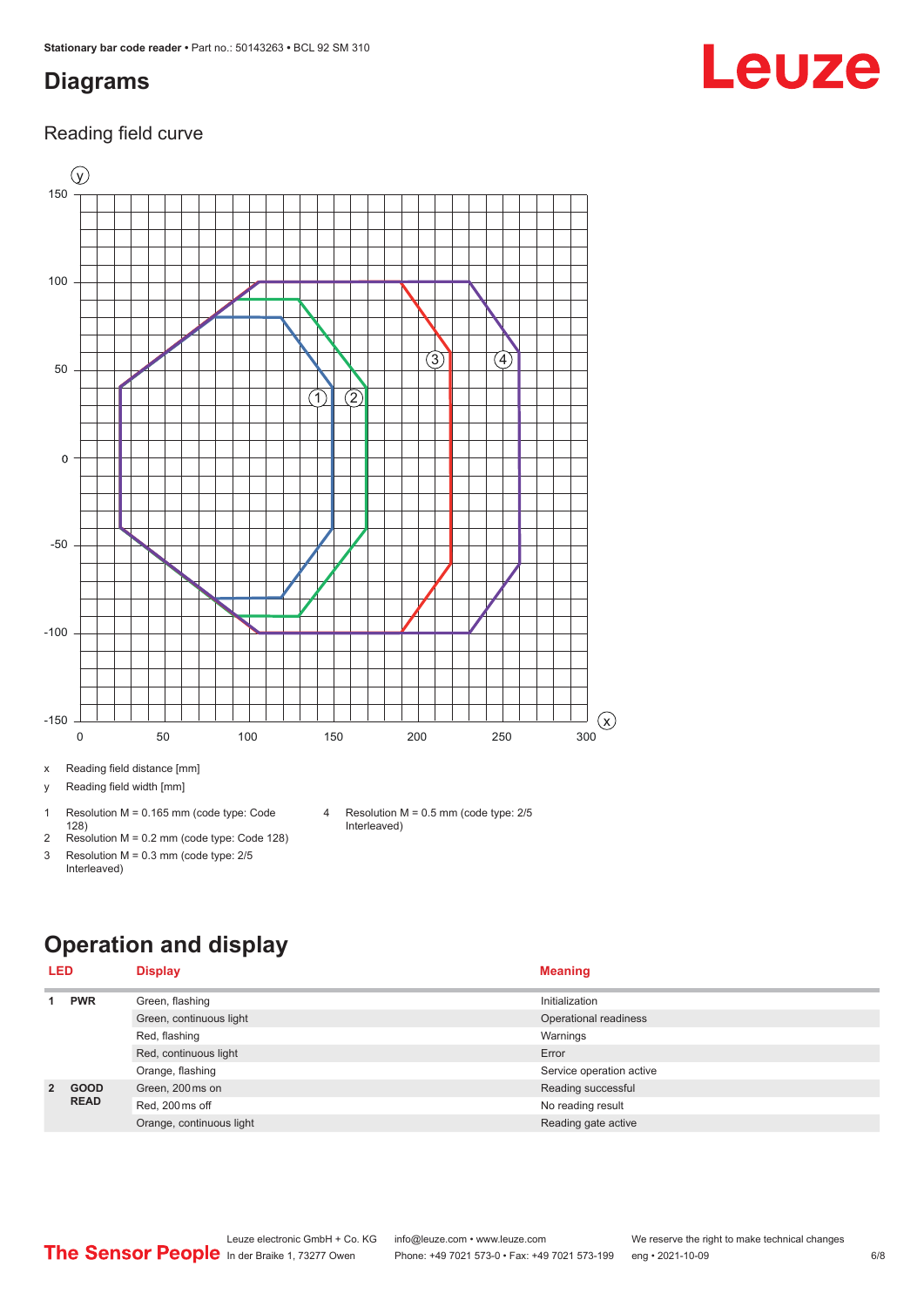#### <span id="page-6-0"></span>**Part number code**

Part designation: **BCL XX YZ ABC**



| <b>BCL</b> | <b>Operating principle</b><br>BCL: bar code reader                          |
|------------|-----------------------------------------------------------------------------|
| <b>XX</b>  | <b>Series</b><br>92: RS 232                                                 |
| Y          | <b>Scanning principle</b><br>S: line scanner (single line)                  |
| Z          | <b>Optics</b><br>M: Medium Density (medium distance)                        |
| A          | <b>Electrical connection</b><br>3: SUB-D 15-pin<br>8: M12 connector, 12-pin |
| B          | Cable length<br>0: 0.8 m<br>1:3.0 m                                         |
| c          | <b>Beam exit</b><br>0: Perpendicular<br>2: Front                            |

| <b>Note</b>                                                                                  |
|----------------------------------------------------------------------------------------------|
| ∜ A list with all available device types can be found on the Leuze website at www.leuze.com. |

#### **Notes**

|  | Observe intended use!                                                                 |
|--|---------------------------------------------------------------------------------------|
|  | $\%$ This product is not a safety sensor and is not intended as personnel protection. |
|  | $\&$ The product may only be put into operation by competent persons.                 |
|  | $\%$ Only use the product in accordance with its intended use.                        |
|  |                                                                                       |



|  | <b>WARNING! LASER RADIATION – CLASS 1 LASER PRODUCT</b>                                                                                                                                                      |
|--|--------------------------------------------------------------------------------------------------------------------------------------------------------------------------------------------------------------|
|  | The device satisfies the requirements of IEC/EN 60825-1:2014 safety requlations for a product of laser class 1                                                                                               |
|  | $\%$ Observe the applicable statutory and local laser protection regulations.                                                                                                                                |
|  | $\%$ The device must not be tampered with and must not be changed in any way.<br>There are no user-serviceable parts inside the device.<br>Repairs must only be performed by Leuze electronic GmbH + Co. KG. |